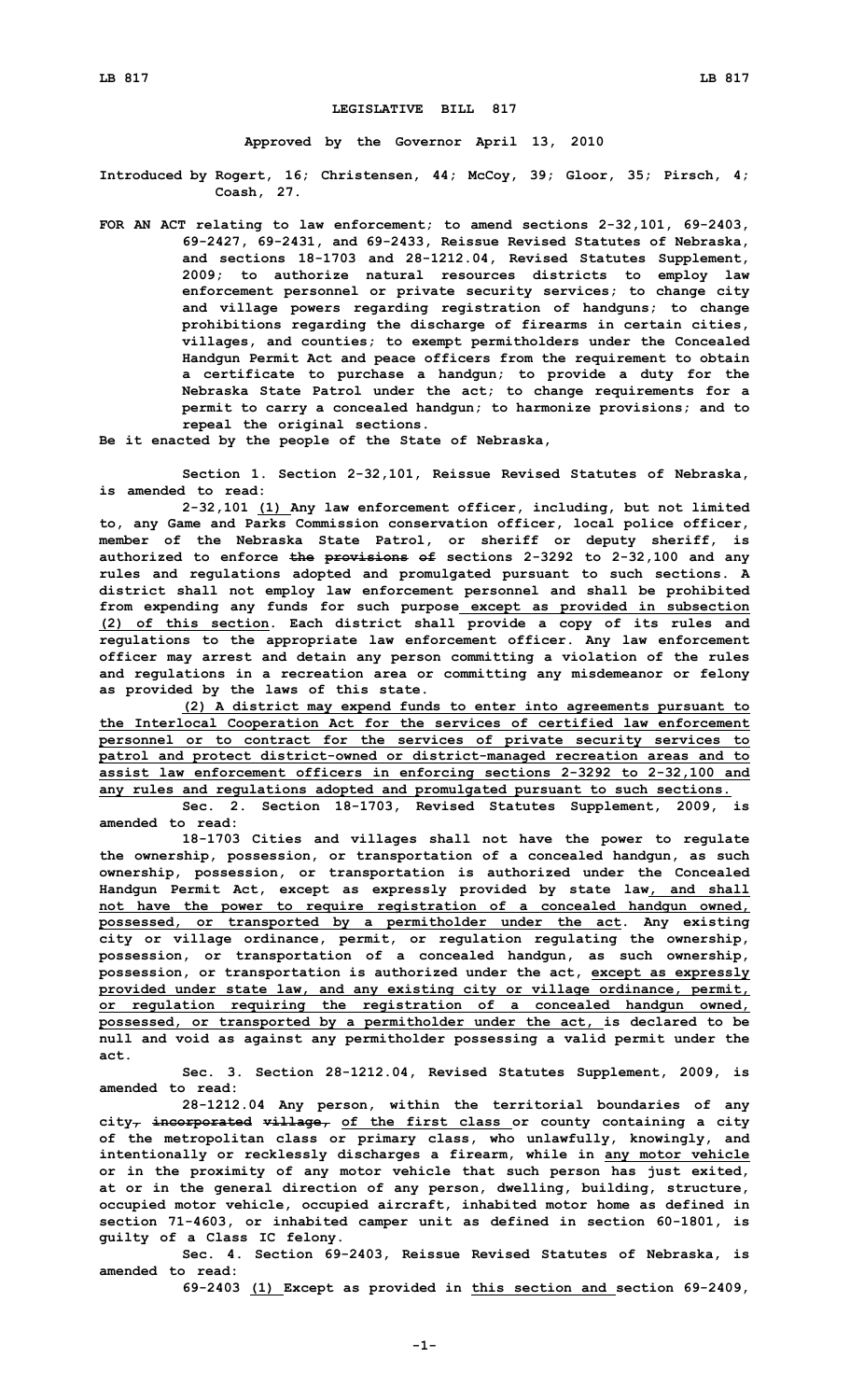**<sup>a</sup> person shall not purchase, lease, rent, or receive transfer of <sup>a</sup> handgun until he or she has obtained a certificate in accordance with section 69-2404. Except as provided in this section and section 69-2409, <sup>a</sup> person shall not sell, lease, rent, or transfer <sup>a</sup> handgun to <sup>a</sup> person who has not obtained <sup>a</sup> certificate.**

**(2) The certificate shall not be required if:**

**(1) (a) The person acquiring the handgun is <sup>a</sup> licensed firearms dealer under federal law;**

**(2) (b) The handgun is an antique handgun;**

**(3) (c) The person acquiring the handgun is authorized to do so on behalf of <sup>a</sup> law enforcement agency;**

**(4) (d) The transfer is <sup>a</sup> temporary transfer of <sup>a</sup> handgun and the transferee remains (a) (i) in the line of sight of the transferor or (b) (ii) within the premises of an established shooting facility; or**

**(5) (e) The transfer is between <sup>a</sup> person and his or her spouse, sibling, parent, child, aunt, uncle, niece, nephew, or grandparent;.**

**(f) The person acquiring the handgun is <sup>a</sup> holder of <sup>a</sup> valid permit under the Concealed Handgun Permit Act; or**

**(g) The person acquiring the handgun is <sup>a</sup> peace officer as defined in section 69-2429.**

**Sec. 5. Section 69-2427, Reissue Revised Statutes of Nebraska, is amended to read:**

**69-2427 Sections 69-2427 to 69-2448 and section 6 of this act shall be known and may be cited as the Concealed Handgun Permit Act.**

**Sec. 6. The Nebraska State Patrol shall inform each permitholder, upon the issuance or renewal of <sup>a</sup> permit to carry <sup>a</sup> concealed handgun, that if <sup>a</sup> handgun, or other firearm, owned by such permitholder is lost or stolen, the permitholder should notify his or her county sheriff or local police department of that fact.**

**Sec. 7. Section 69-2431, Reissue Revised Statutes of Nebraska, is amended to read:**

**69-2431 In order to insure an applicant's initial compliance with sections 69-2430 and 69-2433, the applicant for <sup>a</sup> permit to carry <sup>a</sup> concealed handgun shall be fingerprinted by the Nebraska State Patrol and <sup>a</sup> check made of his or her criminal history record information maintained by the Federal Bureau of Investigation through the Nebraska State Patrol. The criminal history record information check under the Concealed Handgun Permit Act is for initial compliance only. In order to insure continuing compliance with sections 69-2430 and 69-2433 and compliance for renewal pursuant to section 69-2436, <sup>a</sup> check shall be made of <sup>a</sup> permitholder's criminal history record information through the National Instant Criminal Background Check System.**

**Sec. 8. Section 69-2433, Reissue Revised Statutes of Nebraska, is amended to read:**

**69-2433 An applicant shall:**

**(1) Be at least twenty-one years of age;**

**(2) Not be prohibited from purchasing or possessing <sup>a</sup> handgun by 18 U.S.C. 922, as such section existed on January 1, 2005;**

**(3) Possess the same powers of eyesight as required under section 60-4,118 for <sup>a</sup> Class O operator's license. If an applicant does not possess <sup>a</sup> current Nebraska motor vehicle operator's license, the applicant may present <sup>a</sup> current optometrist's or ophthalmologist's statement certifying the vision reading obtained when testing the applicant. If such certified vision reading meets the vision requirements prescribed by section 60-4,118 for <sup>a</sup> Class O operator's license, the vision requirements of this subdivision shall have been met;**

**(4) Not have pled guilty to, not have pled nolo contendere to, or not have been convicted of <sup>a</sup> felony or <sup>a</sup> crime of violence under the laws of this state or under the laws of any other jurisdiction;**

**(5) Not have pled guilty to, not have pled nolo contendere to, or not have been convicted of a misdemeanor crime of violence under the laws of this state or under the laws of any other jurisdiction within the ten years immediately preceding the date of application;**

**(5) (6) Not have been found in the previous ten years to be <sup>a</sup> mentally ill and dangerous person under the Nebraska Mental Health Commitment Act or <sup>a</sup> similar law of another jurisdiction or not be currently adjudged mentally incompetent;**

**(6)(a) (7)(a) Have been <sup>a</sup> resident of this state for at least one hundred eighty days. For purposes of this section, resident does not include an applicant who maintains <sup>a</sup> residence in another state and claims that residence for voting or tax purposes except as provided in subdivision (b) of this subdivision; or**

**(b) If an applicant is <sup>a</sup> member of the United States Armed Forces,**